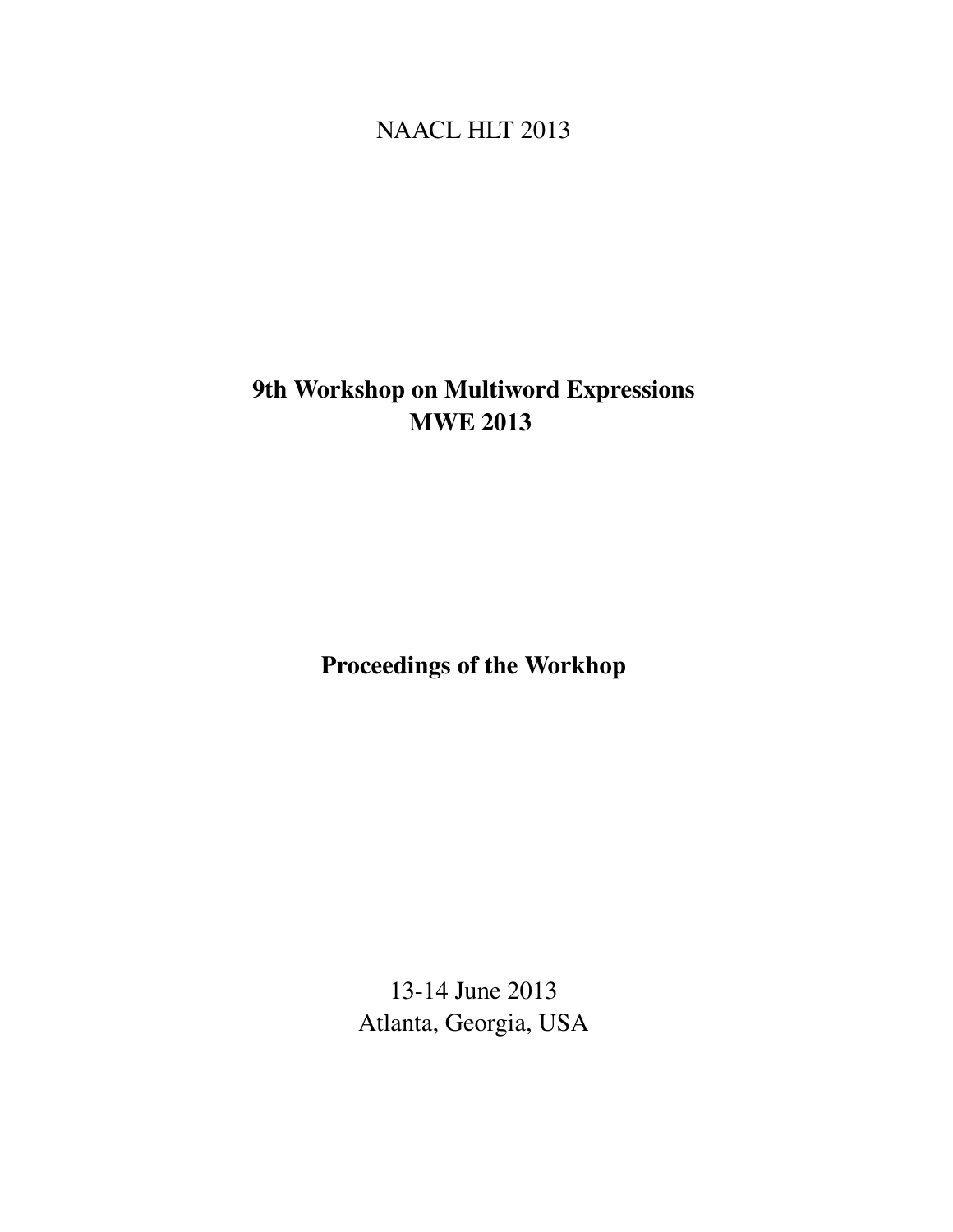c 2013 The Association for Computational Linguistics

209 N. Eighth Street Stroudsburg, PA 18360 USA Tel: +1-570-476-8006 Fax: +1-570-476-0860 acl@aclweb.org

ISBN 978-1-937284-47-3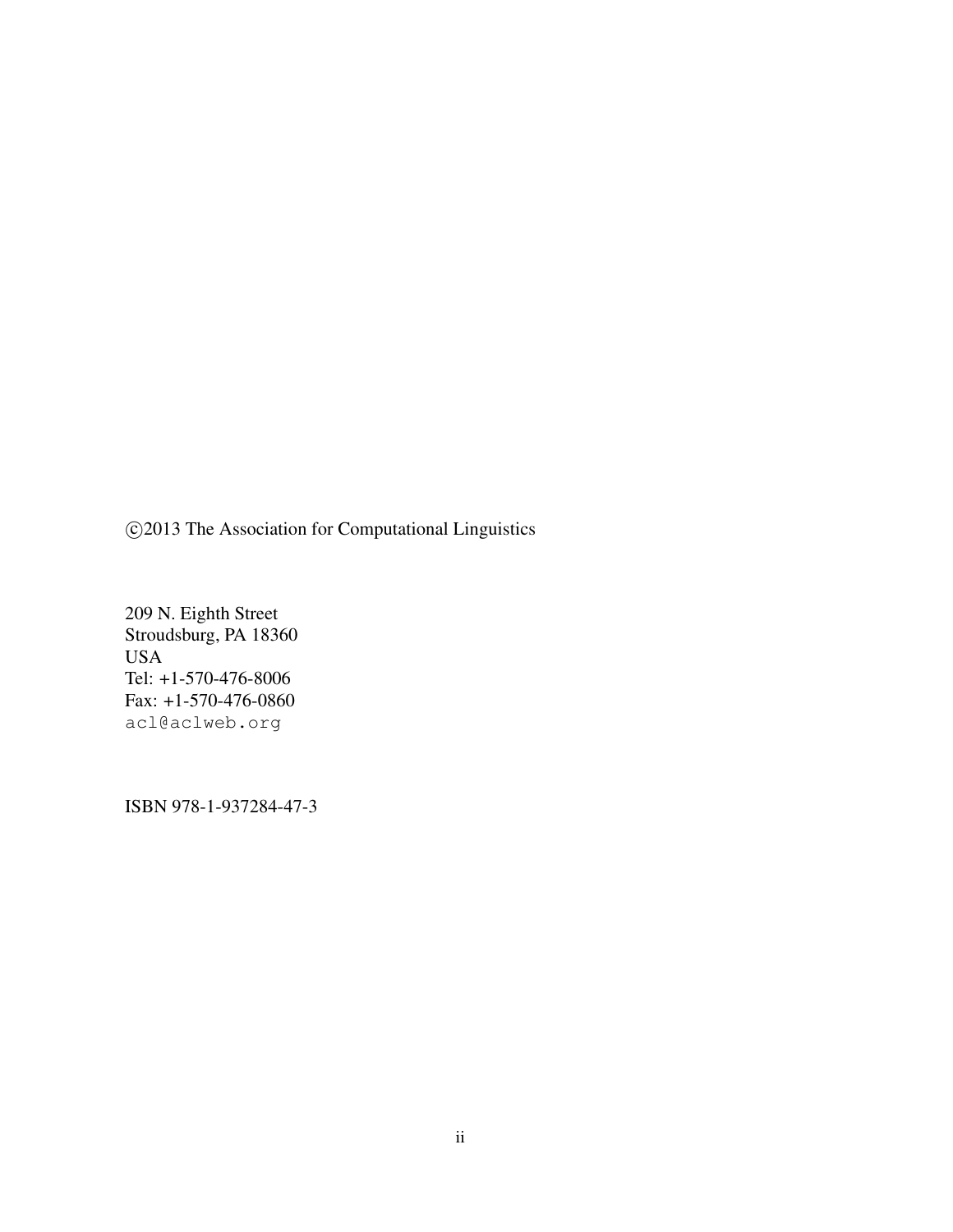# Introduction

The *9th Workshop on Multiword Expressions (MWE 2013)*<sup>1</sup> took place on June 13 and 14, 2013 in Atlanta, Georgia, USA in conjunction with the 2013 Conference of the North American Chapter of the (NAACL HLT 2013), and was endorsed by the Special Interest Group on the Lexicon of the Association for Computational Linguistics  $(SIGLEX)^2$ . The workshop has been held almost every year since 2003 in conjunction with ACL, EACL, NAACL, COLING and LREC. It provides an important venue for interaction, sharing of resources and tools and collaboration efforts for advancing the computational treatment of Multiword Expressions (MWEs), attracting the attention of an ever-growing community working on a variety of languages and MWE types.

MWEs include idioms (*storm in a teacup, sweep under the rug*), fixed phrases (*in vitro, by and large, rock'n roll*), noun compounds (*olive oil, laser printer*), compound verbs (*take a nap, bring about*), among others. These, while easily mastered by native speakers, are a key issue and a current weakness for natural language parsing and generation, as well as real-life applications depending on some degree of semantic interpretation, such as machine translation, just to name a prominent one among many. However, thanks to the joint efforts of researchers from several fields working on MWEs, significant progress has been made in recent years, especially concerning the construction of large-scale language resources. For instance, there is a large number of recent papers that focus on acquisition of MWEs from corpora, and others that describe a variety of techniques to find paraphrases for MWEs. Current methods use a plethora of tools such as association measures, machine learning, syntactic patterns, web queries, etc.

In the call for papers we solicited submissions about major challenges in the overall process of MWE treatment, both from the theoretical and the computational viewpoint, focusing on original research related to the following topics:

- Manually and automatically constructed resources
- Representation of MWEs in dictionaries and ontologies
- MWEs and user interaction
- Multilingual acquisition
- Crosslinguistic studies on MWEs
- Integration of MWEs into NLP applications
- Lexical, syntactic or semantic aspects of MWEs

Submission modalities included Long Papers and Short Papers. From a total of 27 submissions, 15 were long papers and 12 were short papers, and we accepted 7 long papers for oral presentation and 3 as posters: an acceptance rate of 66.6%. We further accepted 5 short papers for oral presentation and 3

<sup>1</sup> http://multiword.sourceforge.net/mwe2013

<sup>&</sup>lt;sup>2</sup>http://www.siglex.org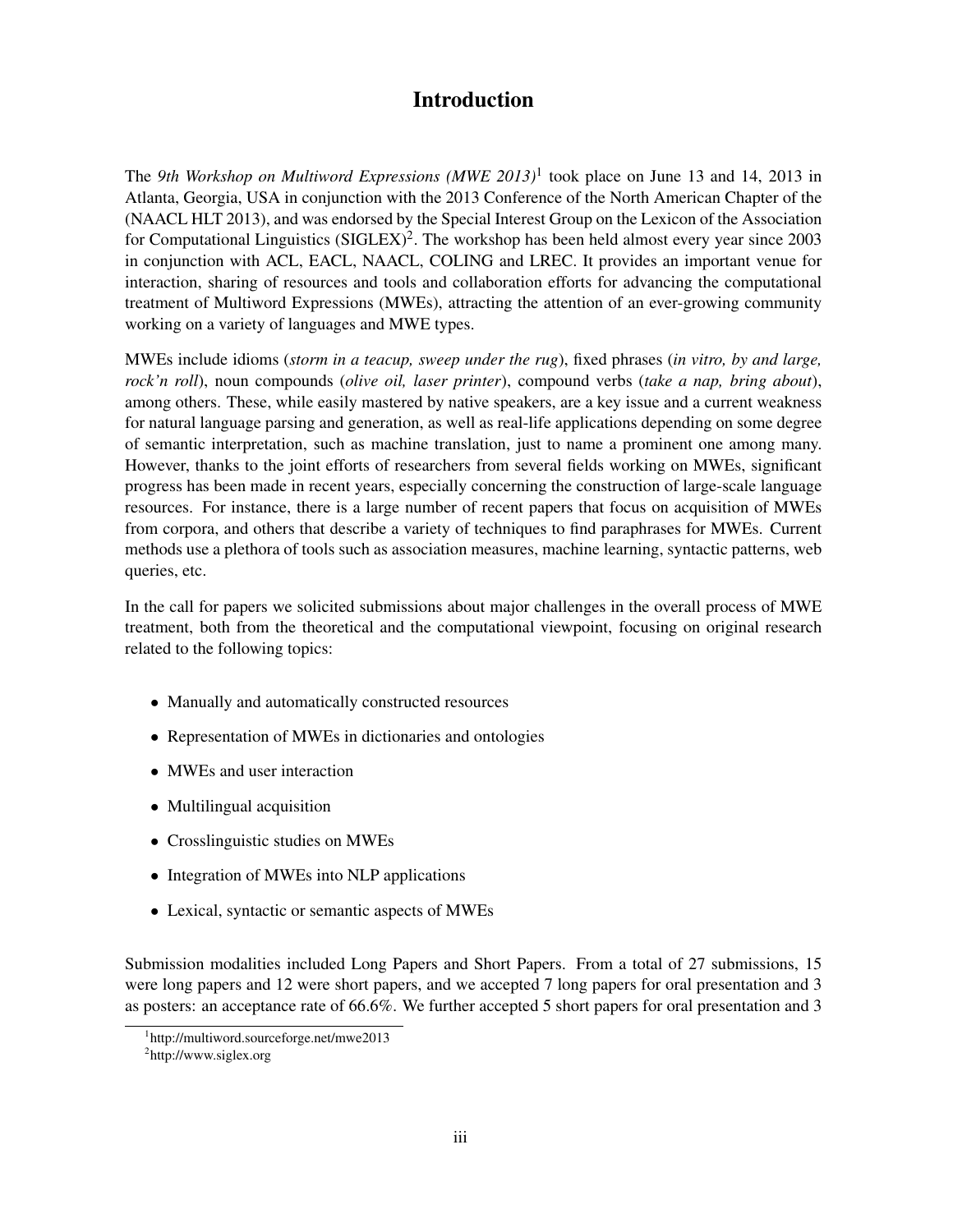as posters (66.6% acceptance). The workshop also featured 3 invited talks, by Jill Burstein (Educational Testing Service, USA), Malvina Nissim (University of Bologna, Italy) and Martha Palmer (University of Colorado at Boulder, USA).

# Acknowledgements

We would like to thank the members of the Program Committee for the timely reviews and the authors for their valuable contributions. We also want to thank projects CAPES/COFECUB 707/11 Cameleon, CNPq 482520/2012-4, 478222/2011-4, 312184/2012-3 and 551964/2011-1.

*Valia Kordoni, Carlos Ramisch, Aline Villavicencio Co-Organizers*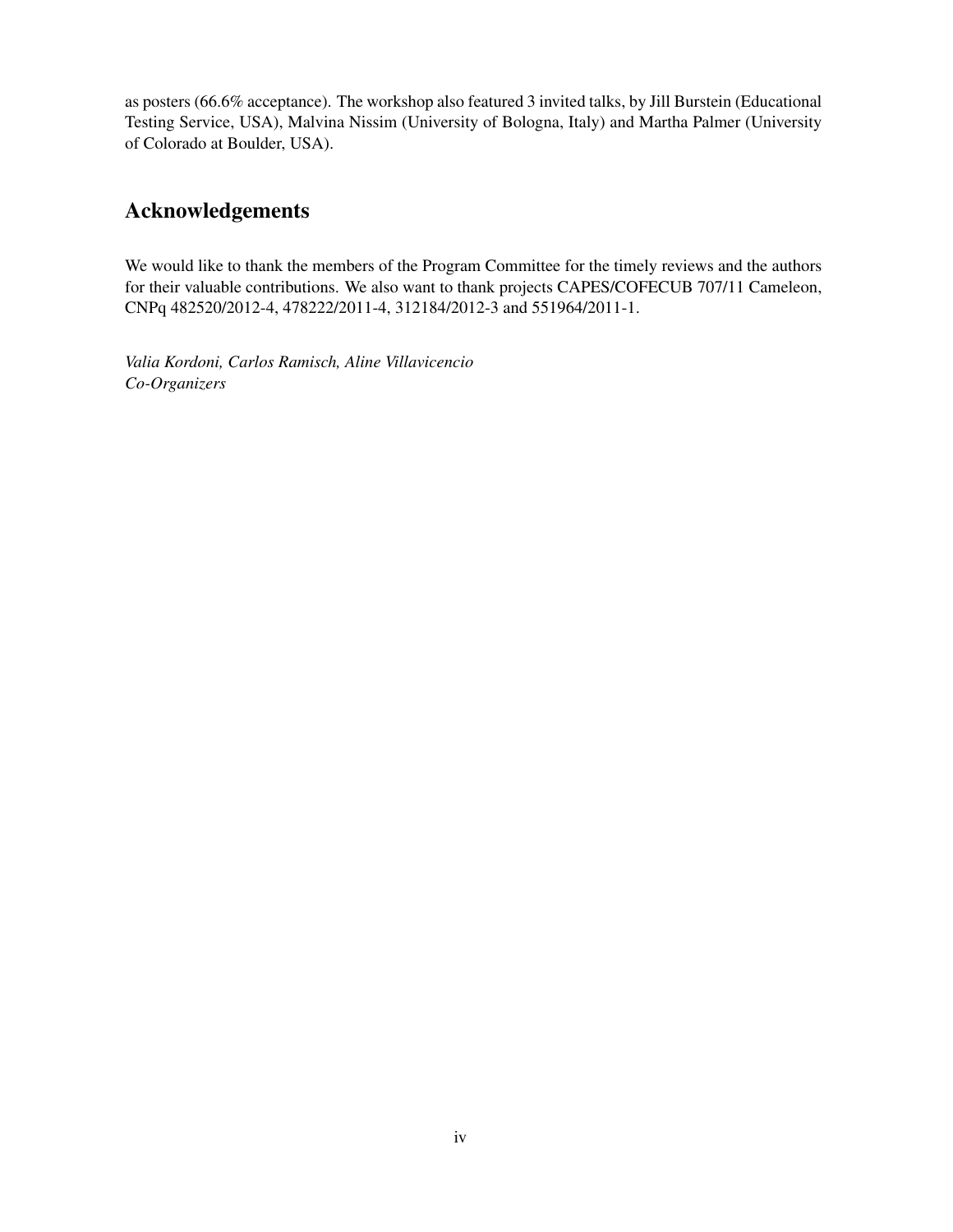#### Organizers:

Valia Kordoni, Humboldt-Universität zu Berlin, Germany Carlos Ramisch, Joseph Fourier University, France Aline Villavicencio, Federal University of Rio Grande do Sul, Brazil

#### Program Committee:

Iñaki Alegria, University of the Basque Country, Spain Dimitra Anastasiou, University of Bremen, Germany Doug Arnold, University of Essex, UK Giuseppe Attardi, Università di Pisa, Italy Eleftherios Avramidis, DFKI GmbH, Germany Timothy Baldwin, The University of Melbourne, Australia Chris Biemann, Technische Universität Darmstadt, Germany Francis Bond, Nanyang Technological University, Singapore Antonio Branco, University of Lisbon, Portugal Aoife Cahill, Educational Testing Service, USA Helena Caseli, Federal University of São Carlos, Brazil Ken Church, IBM Research, USA Matthieu Constant, Université Paris-Est Marne-la-Vallée, France Paul Cook, The University of Melbourne, Australia Béatrice Daille, Nantes University, France Koenraad de Smedt, University of Bergen, Norway Markus Egg, Humboldt-Universität zu Berlin, Germany Stefan Evert, Friedrich-Alexander Universität Erlangen-Nürnberg, Germany Afsaneh Fazly, University of Toronto, Canada Joaquim Ferreira da Silva, New University of Lisbon, Portugal Chikara Hashimoto, National Institute of Information and Communications Technology, Japan Kyo Kageura, University of Tokyo, Japan Su Nam Kim, Monash University, Australia Ioannis Korkontzelos, University of Manchester, UK Brigitte Krenn, Austrian Research Institute for Artificial Intelligence, Austria Evita Linardaki, Hellenic Open University, Greece Takuya Matsuzaki, National Institute of Informatics, Japan Yusuke Miyao, National Institute of Informatics, Japan Preslav Nakov, Qatar Computing Research Institute - Qatar Foundation, Qatar Joakim Nivre, Uppsala University, Sweden Diarmuid Ó Séaghdha, University of Cambridge, UK Jan Odijk, Utrecht University, The Netherlands Yannick Parmentier, Université d'Orléans, France Pavel Pecina, Charles University Prague, Czech Republic Scott Piao, Lancaster University, UK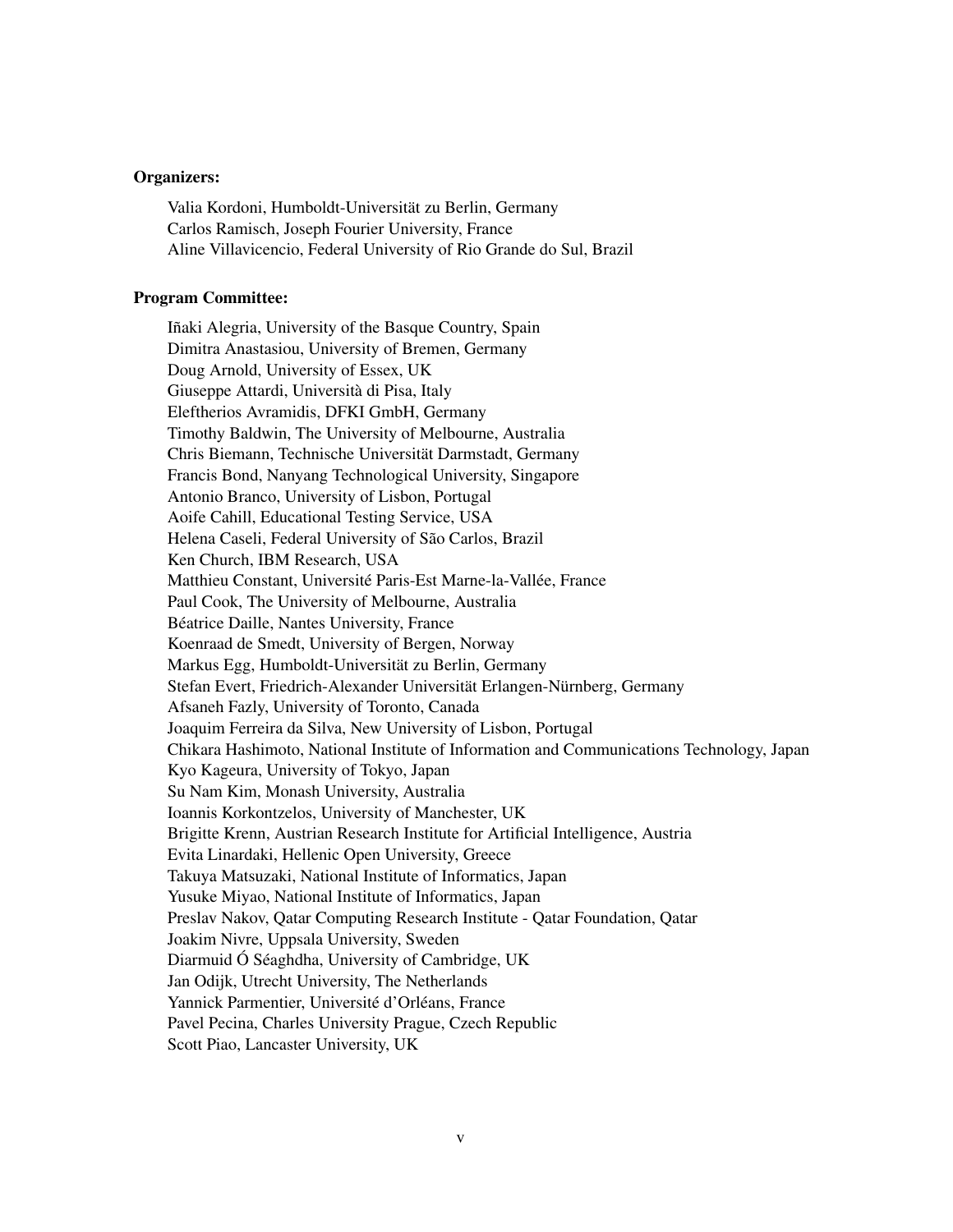Adam Przepiórkowski, Polish Academy of Sciences, Poland Magali Sanches Duran, University of São Paulo, Brazil Agata Savary, Université Francois Rabelais Tours, France Ekaterina Shutova, University of California at Berkeley, USA Mark Steedman, University of Edinburgh, UK Sara Stymne, Upsalla University, Sweden Stan Szpakowicz, University of Ottawa, Canada Beata Trawinski, University of Vienna, Austria Yulia Tsvetkov, Carnegie Mellon University, USA Yuancheng Tu, Microsoft, USA Kyioko Uchiyama, National Institute of Informatics, Japan Ruben Urizar, University of the Basque Country, Spain Tony Veale, University College Dublin, Ireland David Vilar, DFKI GmbH, Germany Veronika Vincze, Hungarian Academy of Sciences, Hungary Tom Wasow, Stanford University, USA Eric Wehrli, University of Geneva, Switzerland

### Additional Reviewers:

Silvana Hartmann, Technische Universität Darmstadt, Germany Bahar Salehi, The University of Melbourne, Australia

#### Invited Speakers:

Jill Burstein, Educational Testing Service, USA Malvina Nissim, University of Bologna, Italy Martha Palmer, University of Colorado at Boulder, USA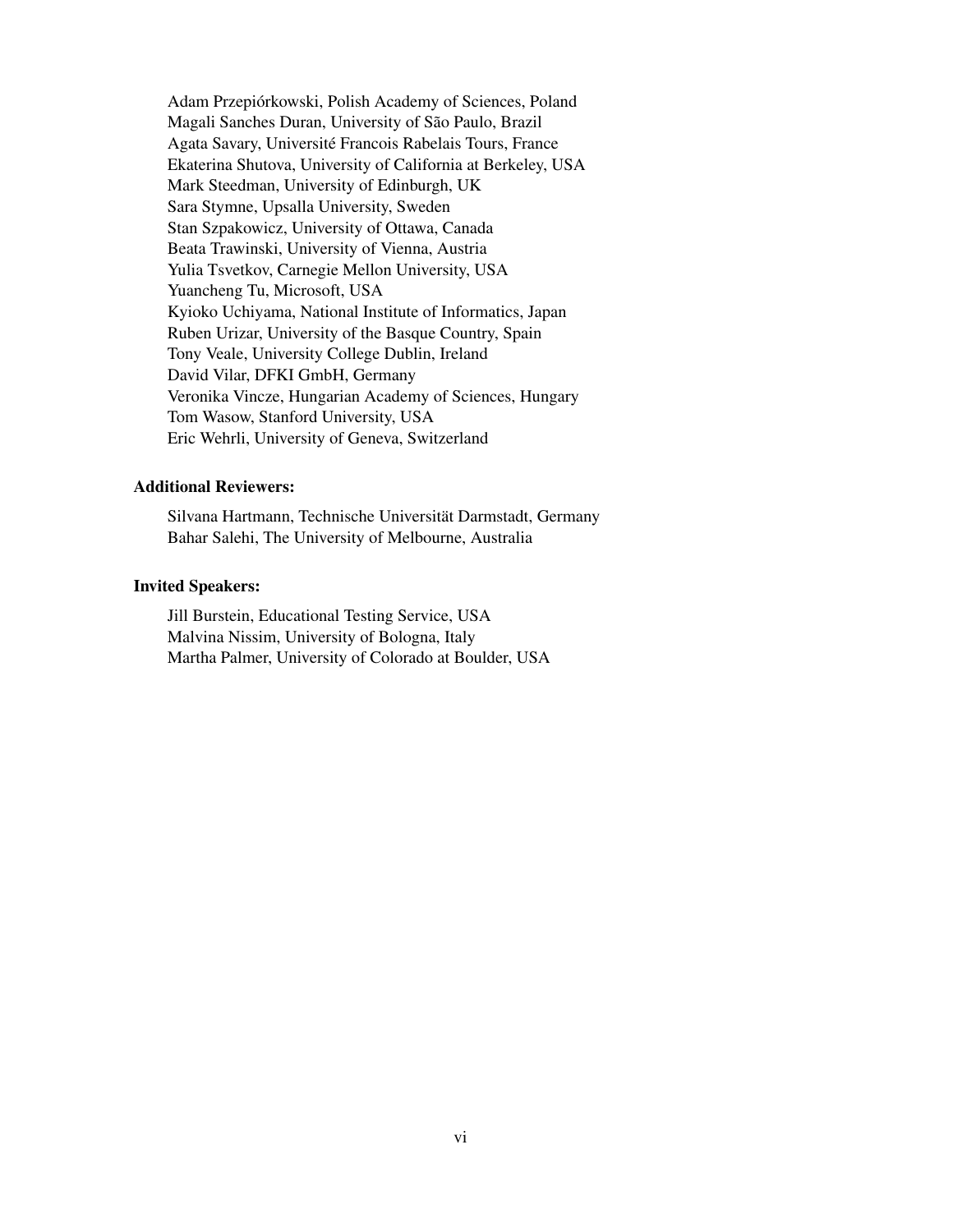# Table of Contents

| Managing Multiword Expressions in a Lexicon-Based Sentiment Analysis System for Spanish<br>Antonio Moreno-Ortiz, Chantal Perez-Hernandez and Maria Del-Olmo 1                                   |
|-------------------------------------------------------------------------------------------------------------------------------------------------------------------------------------------------|
| Introducing PersPred, a Syntactic and Semantic Database for Persian Complex Predicates                                                                                                          |
| <b>Improving Word Translation Disambiguation by Capturing Multiword Expressions with Dictionaries</b>                                                                                           |
| <b>Complex Predicates are Multi-Word Expressions</b>                                                                                                                                            |
| The (Un)expected Effects of Applying Standard Cleansing Models to Human Ratings on Composition-<br>ality                                                                                        |
|                                                                                                                                                                                                 |
| Determining Compositionality of Word Expressions Using Word Space Models                                                                                                                        |
| Modelling the Internal Variability of MWEs                                                                                                                                                      |
| Automatically Assessing Whether a Text Is Cliched, with Applications to Literary Analysis                                                                                                       |
| An Analysis of Annotation of Verb-Noun Idiomatic Combinations in a Parallel Dependency Corpus                                                                                                   |
| Automatic Identification of Bengali Noun-Noun Compounds Using Random Forest                                                                                                                     |
| <b>Automatic Detection of Stable Grammatical Features in N-Grams</b>                                                                                                                            |
| <b>Exploring MWEs for Knowledge Acquisition from Corporate Technical Documents</b>                                                                                                              |
| MWE in Portuguese: Proposal for a Typology for Annotation in Running Text                                                                                                                       |
| Identifying Pronominal Verbs: Towards Automatic Disambiguation of the Clitic 'se' in Portuguese<br>Magali Sanches Duran, Carolina Evaristo Scarton, Sandra Maria Aluísio and Carlos Ramisch. 93 |
| A Repository of Variation Patterns for Multiword Expressions                                                                                                                                    |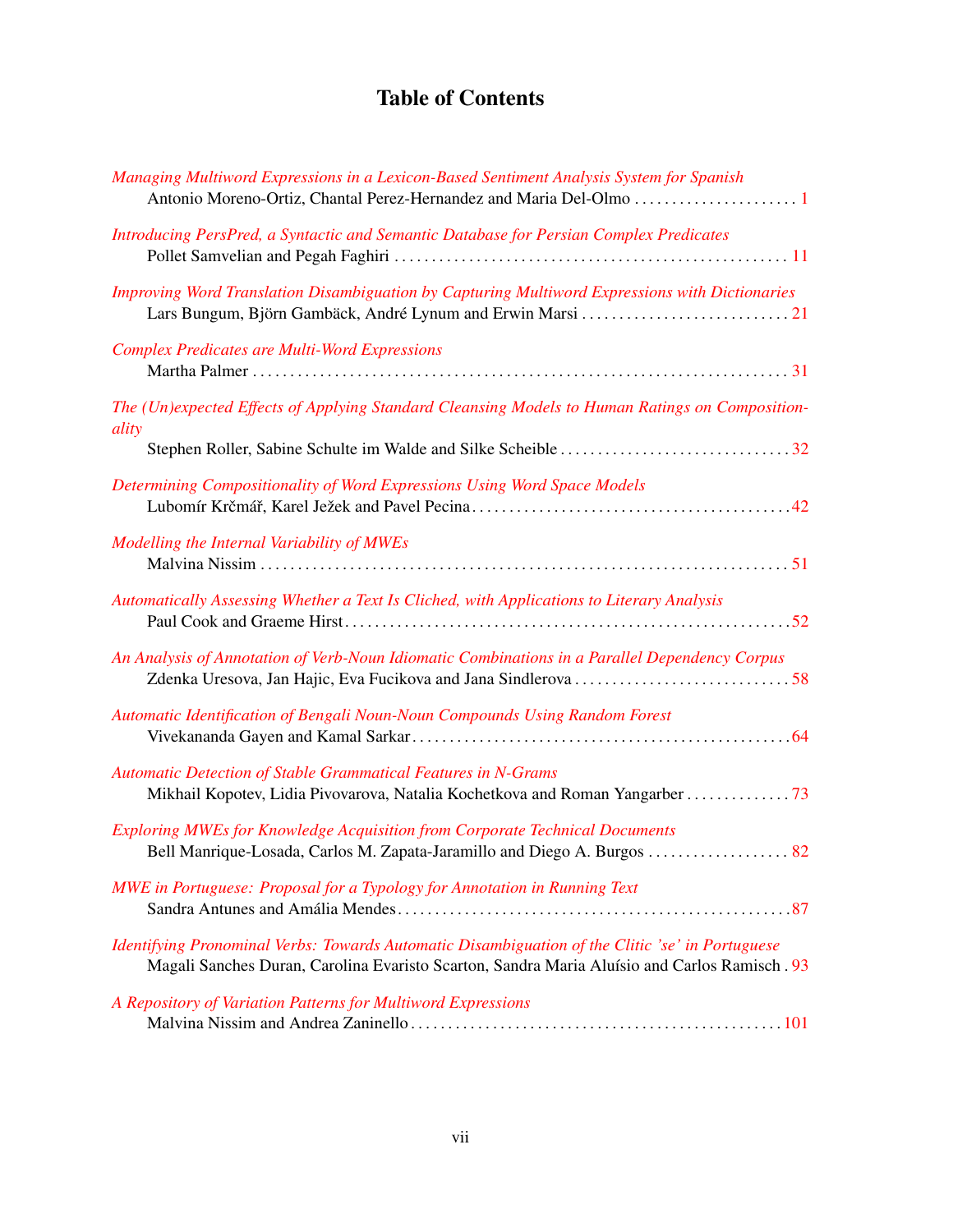| Syntactic Identification of Occurrences of Multiword Expressions in Text using a Lexicon with Depen-                  |
|-----------------------------------------------------------------------------------------------------------------------|
| dency Structures                                                                                                      |
|                                                                                                                       |
| Combining Different Features of Idiomaticity for the Automatic Classification of Noun+Verb Expres-<br>sions in Basque |
|                                                                                                                       |
| Semantic Roles for Nominal Predicates: Building a Lexical Resource                                                    |
|                                                                                                                       |
| Constructional Intensifying Adjectives in Italian                                                                     |
|                                                                                                                       |
| The Far Reach of Multiword Expressions in Educational Technology                                                      |
|                                                                                                                       |
| Construction of English MWE Dictionary and its Application to POS Tagging                                             |
| Yutaro Shigeto, Ai Azuma, Sorami Hisamoto, Shuhei Kondo, Tomoya Kouse, Keisuke Sakaguchi,                             |
|                                                                                                                       |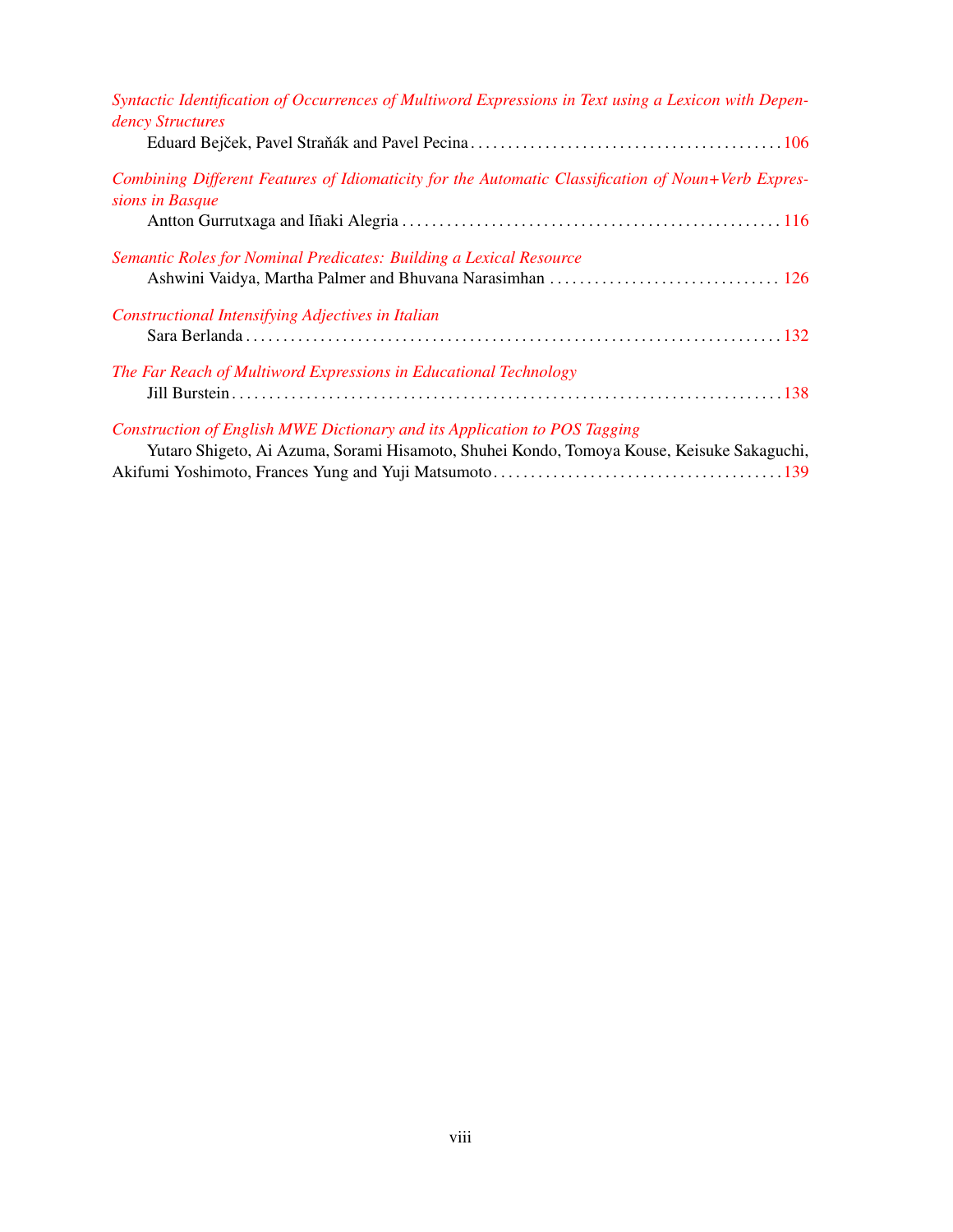# Conference Program

### Thursday, June 13 – Morning

|             | <b>Oral Session 1: Resources and Applications</b>                           |
|-------------|-----------------------------------------------------------------------------|
| 09:15-09:40 | Managing Multiword Expressions in a Lexicon-Based Sentiment Analysis System |
|             | for Spanish                                                                 |
|             |                                                                             |

- Antonio Moreno-Ortiz, Chantal Perez-Hernandez and Maria Del-Olmo 09:40–10:05 *[Introducing PersPred, a Syntactic and Semantic Database for Persian Complex](#page-0-0) [Predicates](#page-0-0)*
- Pollet Samvelian and Pegah Faghiri 10:05–10:30 *[Improving Word Translation Disambiguation by Capturing Multiword Expressions](#page-0-0) [with Dictionaries](#page-0-0)* Lars Bungum, Björn Gambäck, André Lynum and Erwin Marsi

#### 10:30-11:00 COFFEE BREAK

11:00–12:00 Invited Talk 1 *[Complex Predicates are Multi-Word Expressions](#page-0-0)* Martha Palmer

#### Oral Session 2: Compositionality

- 12:00–12:25 *[The \(Un\)expected Effects of Applying Standard Cleansing Models to Human Rat](#page-0-0)[ings on Compositionality](#page-0-0)* Stephen Roller, Sabine Schulte im Walde and Silke Scheible
- 12:30-14:00 LUNCH BREAK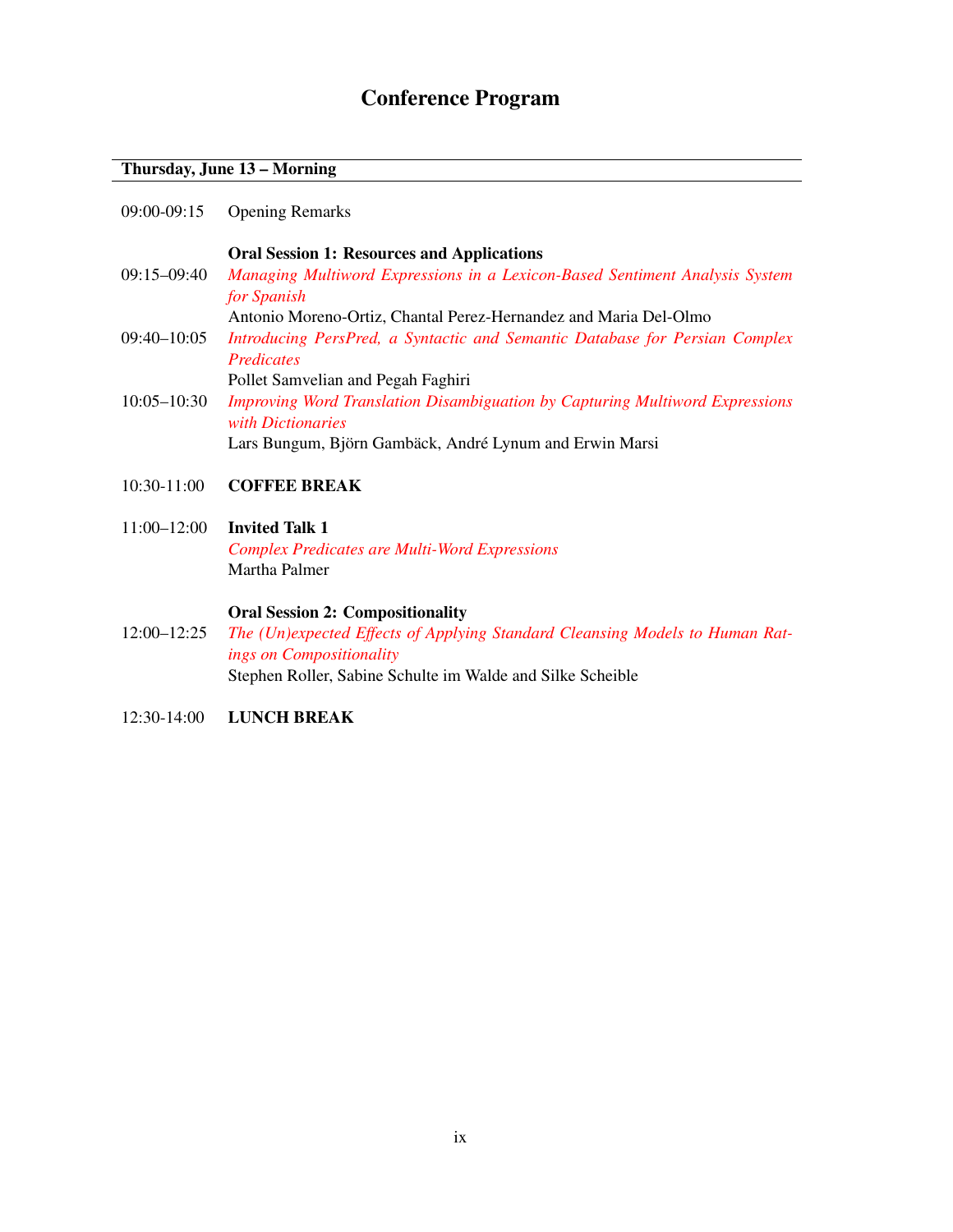### Oral Session 2: Compositionality (contd.)

- 14:05–14:30 *[Determining Compositionality of Word Expressions Using Word Space Models](#page-0-0)* Lubomír Krčmář, Karel Ježek and Pavel Pecina
- 14:30–15:30 Invited Talk 2 *[Modelling the Internal Variability of MWEs](#page-0-0)* Malvina Nissim

### 15:30-16:00 COFFEE BREAK

Oral Session 3: Short Papers

- 16:00–16:15 *[Automatically Assessing Whether a Text Is Cliched, with Applications to Literary Analysis](#page-0-0)* Paul Cook and Graeme Hirst
- 16:15–16:30 *[An Analysis of Annotation of Verb-Noun Idiomatic Combinations in a Parallel Dependency](#page-0-0) [Corpus](#page-0-0)*

Zdenka Uresova, Jan Hajic, Eva Fucikova and Jana Sindlerova

# 16:30-17:40 Poster Session

16:30-16:40 Poster Boosters

*[Automatic Identification of Bengali Noun-Noun Compounds Using Random Forest](#page-0-0)* Vivekananda Gayen and Kamal Sarkar

*[Automatic Detection of Stable Grammatical Features in N-Grams](#page-0-0)*

Mikhail Kopotev, Lidia Pivovarova, Natalia Kochetkova and Roman Yangarber *[Exploring MWEs for Knowledge Acquisition from Corporate Technical Documents](#page-0-0)*

Bell Manrique-Losada, Carlos M. Zapata-Jaramillo and Diego A. Burgos

*[MWE in Portuguese: Proposal for a Typology for Annotation in Running Text](#page-0-0)* Sandra Antunes and Amália Mendes

*[Identifying Pronominal Verbs: Towards Automatic Disambiguation of the Clitic 'se' in](#page-0-0) [Portuguese](#page-0-0)*

Magali Sanches Duran, Carolina Evaristo Scarton, Sandra Maria Aluísio and Carlos Ramisch

*[A Repository of Variation Patterns for Multiword Expressions](#page-0-0)* Malvina Nissim and Andrea Zaninello